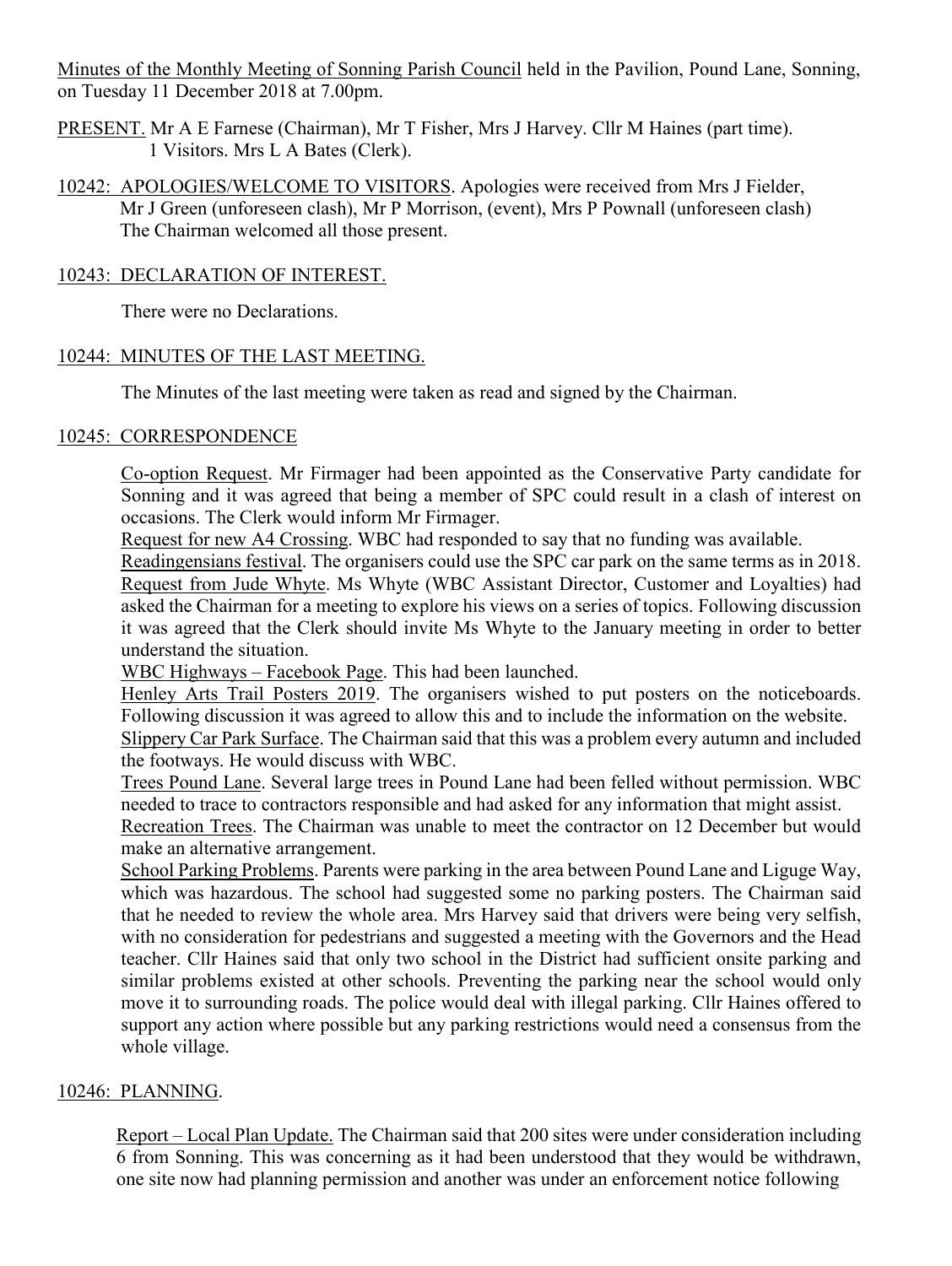#### 10246: PLANNING (Cont'd).

refusal of planning permission. It would be important to urge residents to become involved by attending one of the WBC meetings and to respond to the questionnaire. The Clerk had drafted a poster and it was agreed that this should be circulated to residents and to be added to the website. Some Councillors would be attending the WBC Local Plan meeting in Twyford to see if any more information was available. A resident said that the travellers were now tipping rubbish on the A4 site and it was agreed to send photographs to Enforcement who were currently pursuing the occupants through the courts.

The Chairman said that the following applications had been approved: Holme Park Sports Ground, Pavilion, Sonning Lane (182856) and 50 Little Glebe (183355). The Acre Field Appeal (3207467), had been dismissed. 21 West Drive (182734) had been withdrawn.

**The following applications were on going**)**:** The Great House (172697): The Atrium (180770): The Atrium (180857): August Field (181082): The Great House (181058): Cedar Cottage Thames Street (181196): Home Park Farm House (181161): The Conifers, 48 Old Bath Road (182821). Star Court (182612): 21 West Drive (182734): Sonning Dene (182889).

**The following applications had been approved**: Charfield Cottage, Charvil Lane (182453): **The following applications had been refused.** York Cottage Pearson Road (181800).

**The following applications had been withdrawn**. 21 West Drive (182734).

**The following new applications had been received.** Land to the Rear of The Lawns, Mustard Lane (182797). Full planning application for the proposed erection of a 1no. dwelling including landscaping. 25/12/18**:** The Old School House (183210). Proposed removal of fence, raised flower bed & tree to facilitate a new hard-standing of granite setts with relocated willow fence to form new parking area. 26/10/18**:** The Old School House (183211). Application for Listed Building consent for the proposed removal of fence, raised flower bed & tree to facilitate a new hard-standing of granite setts with relocated willow fence to form new parking area. NOT CONSULTED**:**  Sonning Place (183203). Householder application for proposed part single storey, part two storey rear extension to existing dwelling and single storey front infill extension. 28/12/18**:** 24 Sonning Meadows (181936). Application for certificate of lawfulness for the proposed erection 2.2m wall, erection of detached shed plus changes to fenestration. NOT CONSULTED: Acre Field (183160). Full application for the proposed erection of 2no dwellings following demolition of existing dwelling. 31/12/18 extension to 3 Jan 19

#### 10247: QUESTIONS FOR BOROUGH COUNCILLOR

Mr Fisher said that the light on the Belisha crossing had finally been replaced. The capping on the Butts Hill Bridge had been badly done.

#### 10248: PARISHIONER QUESTIONS.

Mr Runnalls asked if 'cat's eyes' were appropriate in the 20 mph zone in Charvil Lane and that they were noisy. Mr Runnalls also asked about the proposed two new houses on the Acre Field site. These were identical to the detached house on the August Field site that had now been divided into two and there were concerns that the developer would do the same on Acre Field as he owned both sites. Mr Runnalls said that the light by the Pearson Road bus shelter was out as was the one on the mini roundabout corner. Both were new lights and Mr Fisher would discuss with WBC.

#### 10249: FINANCE.

a) Payment of Accounts Dec. Mr Fisher proposed making the following payments, the Chairman seconded and these were approved unanimously.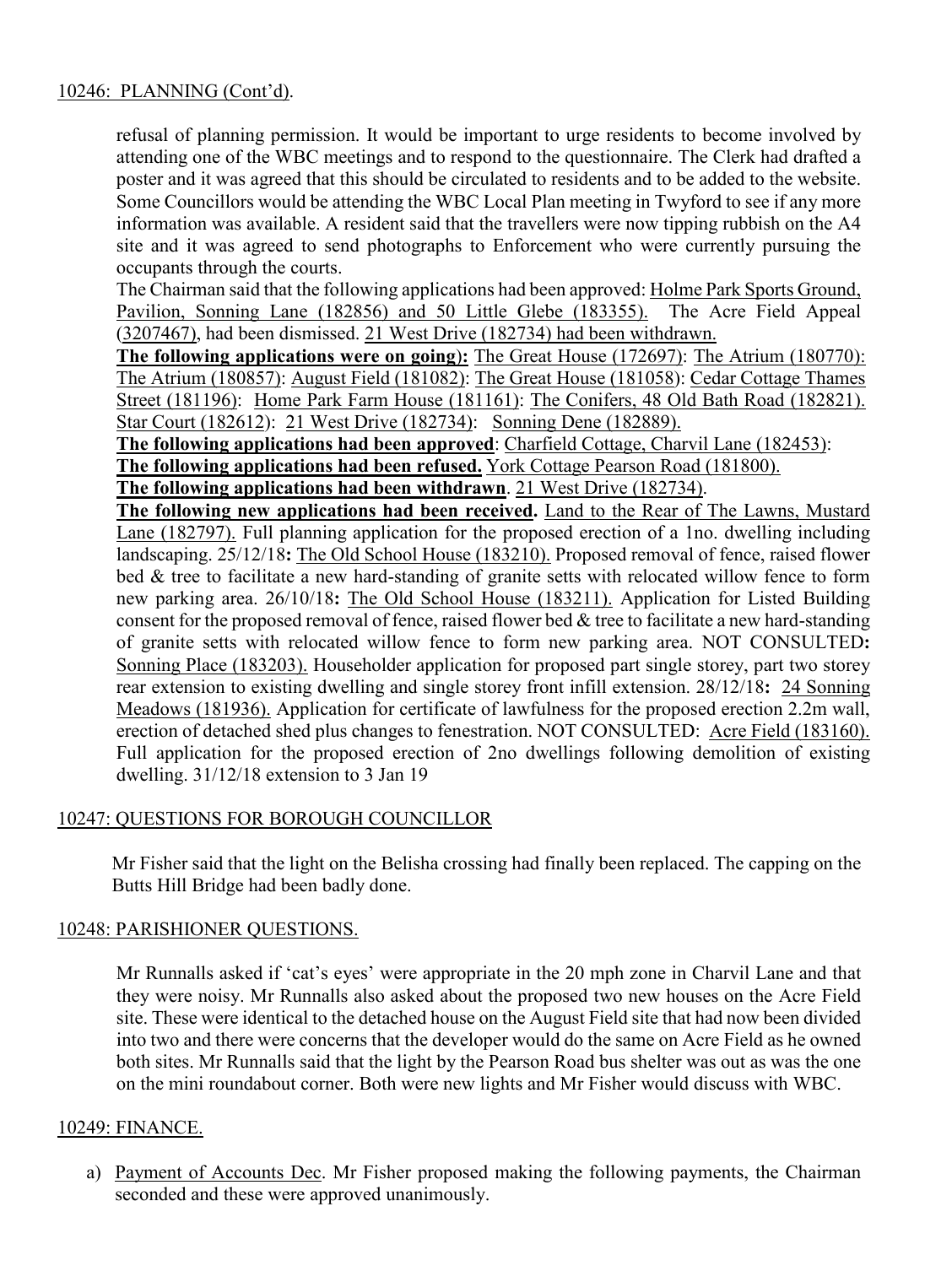| Date     | Chq | Name        | <b>Service item</b>   | <b>Gross</b> | <b>VAT</b> | <b>Net</b> | Committee      | Sub-committee            |
|----------|-----|-------------|-----------------------|--------------|------------|------------|----------------|--------------------------|
| 05/11/18 | 543 | C. Water    | Allot Water           | 27.64        | 0.00       | 27.64      | <b>ENVIRON</b> | Allot Water              |
| 05/11/18 | 543 | C. Water    | Pav. Water            | 25.05        | 0.00       | 25.05      | <b>SPORT</b>   | Pav. Water               |
| 05/11/18 | 544 | Henley Land | Main Mowing           | 757.50       | 0.00       | 757.50     | <b>REC</b>     | Main Mowing              |
| 05/11/18 | 545 | <b>RES</b>  | Extinguisher          | 99.50        | 16.60      | 82.90      | <b>SPORT</b>   | Pav. Misc.               |
|          |     |             | Service               |              |            |            |                |                          |
| 05/11/18 | 546 | Mr Farnese  | WW1 Supplies          | 440.07       | 0.00       | 440.07     | <b>ADMIN</b>   | Misc.                    |
| 13/11/18 | 547 | Mr Fisher   | Beech Lodge Light     | 166.26       | 0.00       | 166.26     | <b>REC</b>     | Misc.                    |
| 13/11/18 | 548 | Purco Print | Newsletters           | 65.00        | 0.00       | 65.00      | <b>ADMIN</b>   | Photocopying             |
| 13/11/18 | 549 | Sonning     | Mow Playground        | 60.00        | 0.00       | 60.00      | <b>REC</b>     | Mow Play                 |
|          |     | Land        |                       |              |            |            |                |                          |
| 13/11/18 | 549 | Son. Land   | Mow Wharf             | 60.00        | 0.00       | 60.00      | <b>ENVIRON</b> | Wharf Mowing             |
| 13/11/18 | 549 | Son. Land   | Cut hedges SLTC       | 200.00       | 0.00       | 200.00     | <b>REC</b>     | Hedges                   |
|          |     |             | $160 + Rec20 + Pav20$ |              |            |            |                |                          |
| 13/11/18 | 550 | J Fielder   | WW1 Thank you         | 8.00         | 0.00       | 8.00       | <b>ADMIN</b>   | Misc.                    |
| 12/11/18 | 551 | Pest UK     | <b>Rat Care</b>       | 182.40       | 30.40      | 152.00     | <b>ENVIRON</b> | $\frac{1}{2}$ annual fee |
|          |     |             |                       | 2091.42      | 47.00      | 2044.42    |                |                          |

# **SPC PAYMENT OF ACCOUNTS DEC (1 TO 30 NOV) '18**

- b) Report and Draft Budget. The Clerk had prepared a report which was noted. This included a draft Budget for 2019/20. The Chairman proposed including £250 for training and this was agreed, the Clerk would bring the final budget for approval to the January meeting ready to agree the 2019/2020 Precept.
- c) SSL Certificate. Mr Gilmore had said that there was an existing facility, which provided cover. It was agreed to monitor and update if necessary.
- d) WW1 Donation. The income and expenditure account showed a profit of £350.21 and it was agreed that this should all go to the Royal British Legion.

## 10250: HIGHWAYS

School Crossing Patrol. Mr Fisher said that he and Mrs Harvey were keen to undertake a petition, details would be discussed at the January meeting.

Speed Indicator. Mr Fisher now had the results from the Pound Lane monitor ready to assess. The old monitor was now in Charvil Lane but the position was not altogether satisfactory, the advantage was that it could be moved to other locations. The Pound Lane results did show that traffic had slowed down since its introduction.

Speed/Lorry Watch. Mr Fisher said this was ongoing. He had written to two companies whose lorries had been seen in the village.

TRO Sonning Lane. Mr Fisher was waiting for a reply from Sara Altman. Mr Fisher had written to the RBCS Head Teacher Jessie Ezra, thanking him for organising parking at Berkshire Sports.

## 10251: RECREATION AND ENVIRONMENT W.G.

- a) Safety Checks. Mrs Pownall had said that the exercise machines had been checked.
- b) Pavilion Fund Raising. The Chairman had been at the Fire Brigade Trust where the SPC request for funding had been discussed. While fully supporting the project in principle they had legal